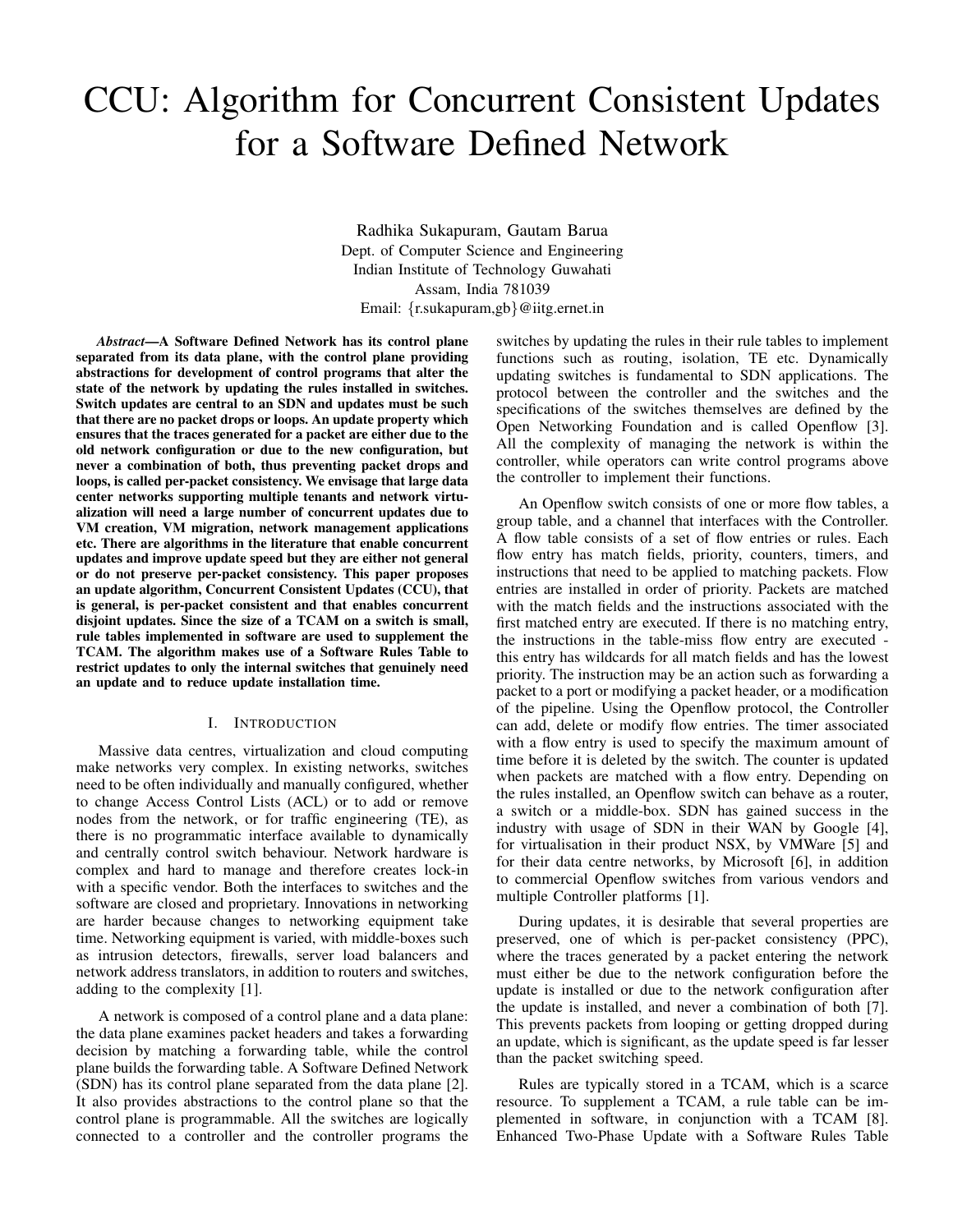(E2PU-SRT) [9], specifies a mechanism to address failures and to delete the old rules, for a per-packet consistent update. It uses a Software Rules Table (SRT) to speed up updates. While earlier work that preserves PPC [7] requires rules in every switch to be modified for every update, [9] mentions how to avoid that.

Suppose the existing rules in a network are labelled  $v_0$ . The algorithm to install a new set of updates of version  $1, v_1$ , as per E2PU-SRT, is as follows: 1) The controller sends "Commit" with  $v_1$  rules to all the affected switches. The internal switches install these rules in the SRT, while the ingresses just store the rules internally. 2) Each switch that processes "Commit" responds with "Ready to Commit". 3) After receiving "Ready to Commit" from the expected switches, the controller sends "Commit OK" to the ingresses and the internal switches. The ingresses install  $v_1$  rules and simultaneously start tagging packets with  $v_1$ . 4) All the switches that process "Commit OK" respond with "Ack Commit OK" with their current time,  $T<sub>o</sub>$ . 5) After receiving "Ack Commit OK" from all the ingresses, the controller denotes the latest  $T<sub>o</sub>$  as  $T<sub>l</sub>$  and sends "Discard Old" to the switches that have old rules, to delete the old rules. 6) The internal switches that receive "Discard Old" delete the old rules whenever their current time  $T_c$  exceeds  $T_l + M$ , where  $M$  is the maximum life-time of a packet in the network, while ingresses delete the old rules immediately. 7) After deleting the old rules, each switch sends a "Discard Old Ack" to the controller.

*The objective of this paper is to describe a general, concurrent, per-packet consistent, update algorithm.*

#### II. MOTIVATION FOR CONCURRENT PPC UPDATES

## *A. Motivation for per-packet consistent updates*

E2PU-SRT has two interesting properties: 1) it does not make assumptions about the toplogical properties of the update or the nature of flows and therefore works for all situations 2) it preserves PPC.

A concurrent update is one in which updates from more than one SDN application or multiple updates from the same application can be installed simultaneously. An Equivalence Class (EC) of packets is the set of packets that use the same set of forwarding actions from the ingress to the egress. If one or more updates is disjoint, the ECs of packets affected by any two of those updates is disjoint.

E2PU-SRT, as it exists, does not allow concurrent disjoint updates. This is because every update affects every rule in every switch: thus effectively, there are no disjoint updates (even though, in reality, the updates may be disjoint).

If all the paths affected by an update are known in advance, using the mechanisms identified in [10] or [11], then concurrent updates are possible preserving PPC, using E2PU-SRT. Suppose for an update, an internal switch requires this rule to be inserted: "*tcp port=80, forward2*". This rule affects a very large number of paths (ECs) in a network. Identifying the number of paths that affect a large number of ECs is not possible in a manner that is fast enough for real implementations [10]. Only for the scenarios where the paths can be identified, disjoint updates can be installed in parallel.

Preserving PPC is important because it will prevent packet drops and loops during updates.

#### *B. Motivation for concurrency*

In a large data centre that supports network virtualization and multiple tenants, the following will generate network updates:

- 1) Each tenant will require multiple VMs to be created [12], all belonging to a virtual network of a certain topology. VMs will need to be assigned to servers depending on what the VM allocator wishes to optimize. To isolate one tenant from another, for rate limiting etc., the controller will need to update the virtual switches on servers. The physical switches will need to be updated to implement the virtual network to physical network mapping [13], [14].
- 2) Orthogonal to this, there will be an "SDN applications store" consisting of applications such as MicroTE [15], which proposes updating the network every few seconds for TE, and Hedera [16], which proposes updates when the load changes, for better flow scheduling. The frequency of updates will also depend on the number of apps that can be meaningfully run simultaneously. A list of apps is in [17].
- 3) VM migration may involve migrating the entire virtual network, further generating updates [18], which are more complex than the above categories, as it involves cloning switches and allowing other updates while the migration is in progress. VM migration is stated as a solution for TE, energy savings, disaster management, cloud bursting etc. and will need to be frequently done.

*There are algorithms in the literature that enable concurrent updates and improve update speed but they are either not general or do not preserve PPC*. This is further discussed in section VI.

## III. CONCURRENCY REQUIREMENTS

We envisage a network model where applications from either the same controller or different controllers issue updates. Each update gets a unique tag from the controller (or a central entity in the case of multiple controllers). After the controller receives "Ready to Commit" from all the switches that process "Commit" the update is said to be *stage1-complete*. After the controller receives "Ack Commit OK" from all the switches that process "Ack Commit", the update is said to be *stage2 complete*. After the controller receives all the "Discard Old Ack" messages, the update is *complete*.

The controller sends a "Commit" to the switches as soon as a tag is allocated. Let there be several "Commit" messages sent, belonging to different versions. If an update  $n + 1$  is stage1-complete before an update  $n$ , it must be possible to proceed with the rest of the update for  $n + 1$ , without waiting for  $n$  to be stage1-complete. Ideally, this must be possible in all situations. Practically, this depends on the level of concurrency. This is further explained in section V.

An update  $u_1$  that intersects with an update  $u_1$  may begin as soon as  $u1$  is complete and not earlier. An application will issue  $u^2$  only after  $u^1$  is complete.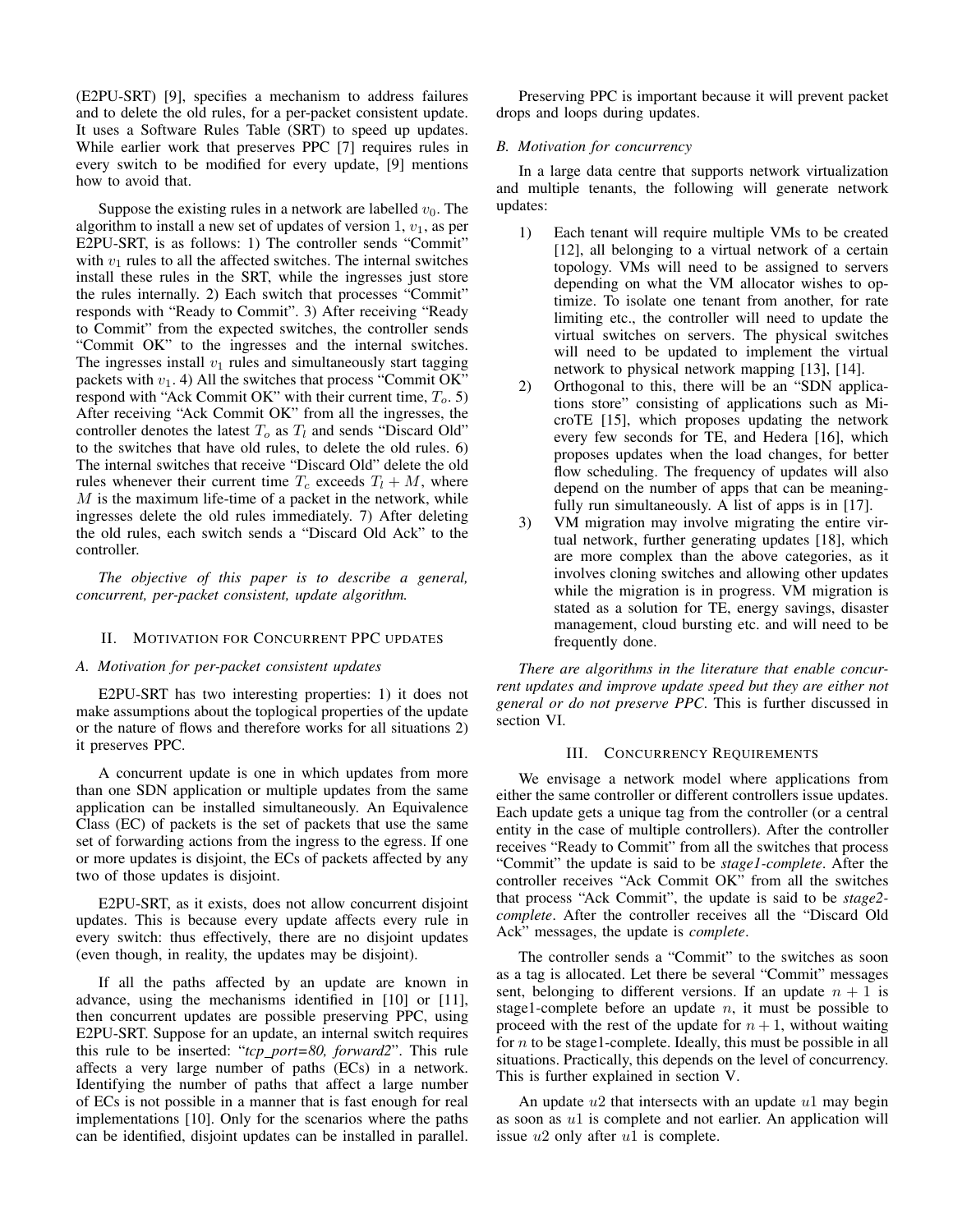## IV. OUR CONTRIBUTION

The algorithm stated below accomplishes the following: C1) it is PPC C2) it allows concurrent disjoint updates C3) it makes no assumptions on the sequence of updates or the nature of rules and is therefore general C4) it minimises the number of internal switches to be updated by restricting the update to only those internal switches that require a genuine rule change. C5) it provides a trade off between concurrency and packet header overhead.

# V. CCU: CONCURRENT CONSISTENT UPDATES

#### *A. Rule installation in internal switches*

We assume Openflow switches to make the descriptions easy. An internal switch has a rule table implemented in an SRT, "in series" with a rule table implemented in a TCAM. A packet, on entering an internal switch, is first matched with the rules in the SRT. If there is no match, it is forwarded to the TCAM.

All rules are first inserted into the SRT, at a higher priority than the previous version of the rules. The new rules check packets for a specific version number. Whenever the previous version of rules, if any, is deleted, the version field of the current version of rules is changed to don't cares so that they cease checking packets for a version number. If there is no previous version to be deleted, then the new rule need not check for a version number, to begin with. The old rules will typically be in the TCAM, though they can be in the SRT too, but always at a lower priority than the new rules.

#### *B. Version tagging of packets*

Each packet has a version tag, followed by 4 bits, called the status bits. The status bit denotes the status of the update, with the most significant bit denoting the status of the update which is 1 less than the value of the version tag, the next significant bit 2 less than the value of the version tag and so on. Each status bit is set to 1 if the update corresponding to that version is stage1-complete. This means that rules belonging to that version are operational and that packets, if any, are getting switched according to those rules. If the version tag of a packet is  $n$ , all updates with versions less than or equal to  $n - 4$  are in the state "Commit OK sent", or later. For example, 10 : 0110 indicates that update versions 10, 8 and 7 are stage1-complete, and 5 and below are in the state "Commit OK sent", or later. Update versions 9 and 6 are not stage1 complete. The updates for which the status bit is set are called *companion updates*. The number of status bits may be increased to improve concurrency or decreased to reduce the overhead.

## *C. Algorithm Description*

Assume that a set of rules with version number  $n$  need to be installed. The switches where the rules need to be inserted are called the affected switches. current denotes the version tag currently sent in packets and status is the half-byte that denotes the status bits that the packets are tagged with.

The controller queues update requests from applications in app\_queue. The controller also maintains a table, update\_table, which has the state of the update, for each update. The update states are stage1-complete, "Commit OK" sent, stage2-complete and "Discard Old" sent. The updates that are queued are disjoint.

The message exchanges from E2PU-SRT are reproduced below and alterations made where required for concurrent updates.

- 1) The controller checks if there are messages from the network, associated with an ongoing update. If there are messages, it goes to the appropriate step below, depending on the state of the update. If not, it checks whether there are any update requests in app\_queue. If there are any requests, it goes to step 2.
- 2) The controller retrieves the first update request from  $app\_queue$ , gets the next available tag for this update, say  $n$ , and sends "Commit" with the new rules to all the affected switches. All the affected internal switches (this could include the ingress switches that receive rules by virtue of them acting as internal switches for the other paths that belong to this update) install the new rules into the SRT. The new rules are such that they have higher priority than any version lesser than n. The ingress switches do not yet install either the rules that tag packets with  $n$  or the policy rules of version  $n$ , but store them internally.
- 3) Each switch that processes "Commit" sends back "Ready to Commit".
- 4) After the controller receives "Ready to Commit" from all the switches, it marks  $n$  as stage1-complete in  $update\_table$ . It calls the procedure resume\_update() to resume updates, which is described in detail in section V-D. The procedure sends "Commit OK", if required, to *all the ingress switches*. The controller also sends the value of the status bits to be sent, along with the correct tag, in "Commit OK". As soon as the ingress switches receive "Commit OK" they stop sending packets tagged with the previous version and switch over to the new version. They also modify the status bits in the packet header. Let us assume that a "Commit OK" with  $n$  as the version is sent at this stage. (It is possible that due to previous updates not being stage1-complete, the update  $n$  is stalled, in which case, "Commit OK" is not sent for version *n*).
- 5) Each ingress that processes "Commit OK" sends "Ack Commit OK" to the controller. Each ingress sends the current time with this message, called  $T<sub>o</sub>$ .
- 6) After receiving "Ack Commit OK" from all the ingresses, the controller notes the latest value of  $T<sub>o</sub>$  received and saves it as  $T<sub>l</sub>$ . It marks n and its companion updates that are not yet marked stage2 complete, as stage2-complete, in update\_table. Now it sends "Discard Old" to *all* the switches where rules were either inserted or deleted or both, for update  $n$ and its companion updates, unless already sent, as indicated in  $update\_table$ . It sends  $T_l$  and the rules to be deleted (old version) as a part of "Discard Old".
- 7) After each internal switch receives "Discard Old", when the current time of the switch  $T_c > T_l + M$ , where  $M$  is the maximum lifetime of a packet within the network, it does the following: a) it deletes the list of old rules received in "Discard Old" 2) it sets the version number field of the version  $n$  and its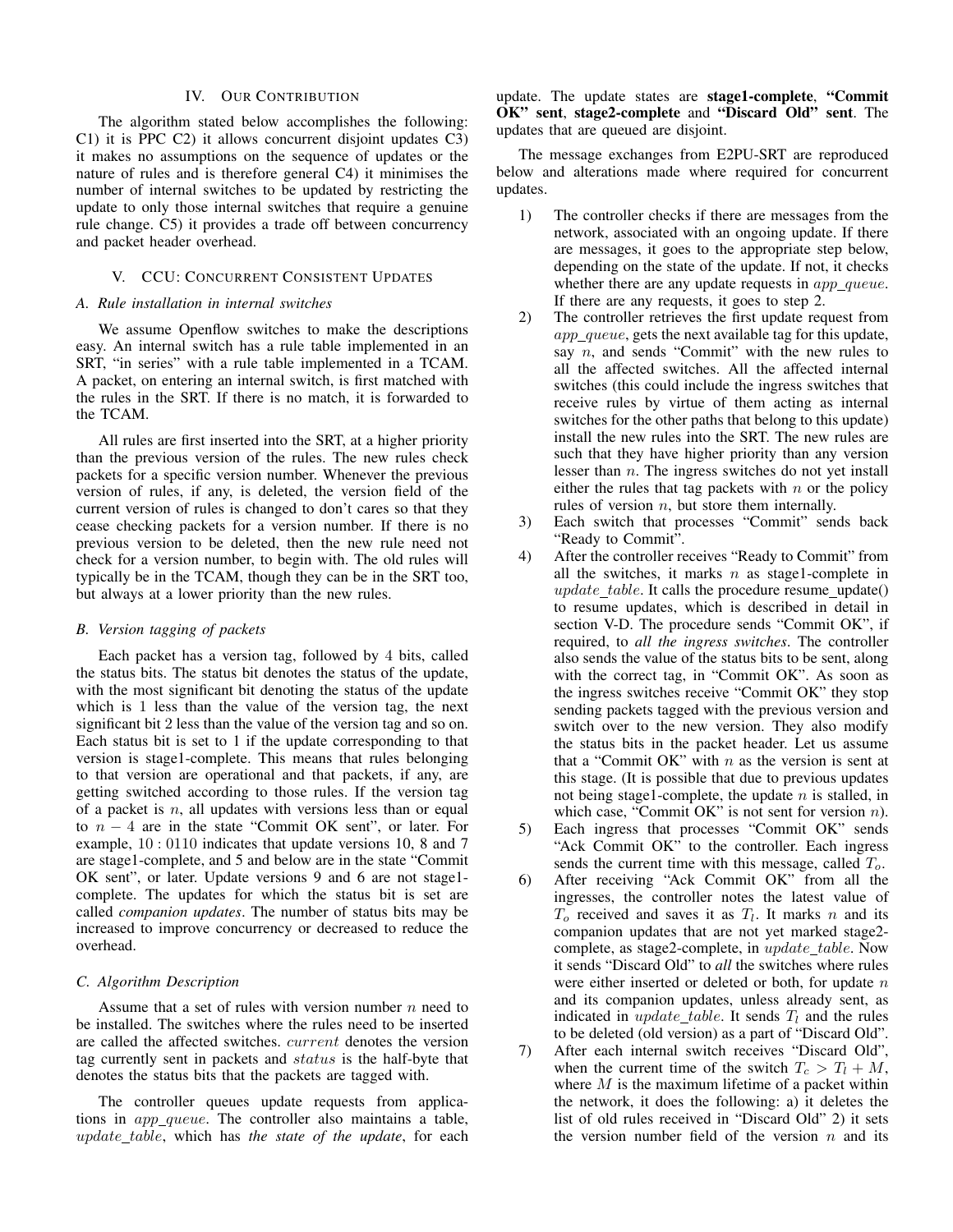- Fig. 1. Algorithm to resume updates
- 1: **procedure** RESUME\_UPDATE()  $\triangleright$  Resumes the next set of pending updates in update\_table by sending "Commit OK".
- 2: size = Get number of consecutive updates from  $current - 4$ , in increasing order, whose bits are set to 1, by checking status
- 3: if  $size \neq 0$  then  $\triangleright$  The new window position is  $current + size$
- 4:  $temp = Position where the first update less than or$ equal to  $current + size$  is stage1-complete
- 5: **if**  $temp > current$  **then**
- 6:  $current = temp$
- 7: **end if**  $\triangleright$  Otherwise no change to *current* 8: end if
- 9: Update status by reading update\_table
- 10: if "Commit OK" not already sent for at least one of current or companion updates then
- 11: Send "Commit OK" with current as the version and status as the status bits
- 12: State of current and companion updates for which the state is "stage1-complete" in  $update\_table = "Commit$ *OK" sent*
- 13: **end if**  $\triangleright$  If "Commit OK" sent, do nothing
- 14: end procedure

companion updates to don't cares. These rules may be moved to the TCAM any time from now. The ingresses delete the old rules as soon as they receive "Discard Old".

8) Each switch that processes "Discard Old" sends a "Discard Old Ack". When the controller receives all the "Discard Old Ack" messages the update is complete. The controller deletes the entries belonging to the completed updates from  $update\_table$ . The procedure continues from step1.

# *D. Resuming an update*

Fig.1 shows the algorithm to send "Commit OK" for updates that are stage1-complete and to move the status window, if it is appropriate to do so.

The procedure first checks whether the status window can be moved. For that, it determines the number of consecutive updates in status, starting from the lowest version number, that are stage1-complete, to know which updates can be removed from status (line 2). Let the number be size. The status window cannot be moved size bits because the version  $current + size$  may not be stage1-complete, as illustrated in Fig.2. The updates marked "0" in the figure are not stage1 complete and the the updates marked "1" are stage1-complete. So the algorithm finds the first version less than or equal to  $current + size$  that is stage1-complete (line 4). Now it sets current to this value, as long as this is greater than current. If there are no new updates that are stage1-complete and size is non-zero, we just set the correct status bits to 1, with current remaining the same.

If there are no consecutive updates that are stage1 complete, size is 0 and the window cannot be moved at all, but it is possible that some updates currently within the window





are stage1-complete and "Commit OK" needs to be sent for those. It sets bits in status by determining the status from update table. If, for at least one of the updates in current or its companion updates, a "Commit OK" has not been sent, it sends the "Commit OK" (line 10).

## *E. Behaviour at the data plane*

When an internal switch receives a packet with version number  $n$ , the internal switch attempts to match the packet with a *valid* rule present in the SRT that has a version number less than or equal to  $n$ . A rule is valid if the status bit associated with the rule is set to 1 or its version is less than  $n - 4$ . 10 : 0110 indicates that the rules for update versions 10, 8 and 7, and 5 and below are valid for packets tagged with that version number and status bits.

The ingresses tag all the packets with the same version and set the same status bits, upon receiving "Commit OK". For ease of implementation, the instruction for tagging packets with a version number and status bits may be separated from the rest of the instructions for the packet (such as forwarding to a port). A single rule tagging all packets with the desired version number and status bits may be installed in a flow table, implemented in software - thus only this instruction needs change and can be changed quickly when a "Commit OK" is received. All packets to an ingress may match the rule in this table first. The packet may then be forwarded to the next flow table in the ingress, which performs the rest of the actions as required.

## *F. Handling Timeouts*

The controller must start a timer after sending "Commit", for each version number  $n$ . If the timer times out without receiving a "Ready to Commit", the application must be informed. The application must instruct the controller whether to delete the installed rules or to proceed with additional updates with the same version tag. This must be done to enable later stage1-complete updates to proceed. This can be easily accomodated in the algorithm, but for ease of exposition it is not included.

# *G. Updating only the affected internal switches*

A rule "*tcp port=80, forward 2*" needs to be inserted in an internal switch S1, to reduce the load on another switch S4, as shown in Fig.3. Let two adjacent switches S2 and S3 also have new rules on account of this. The new path is shown in solid lines and the old path in broken lines. Let the version associated with this change be  $n$ . After the update is stage1-complete, the switches between the ingresses and S1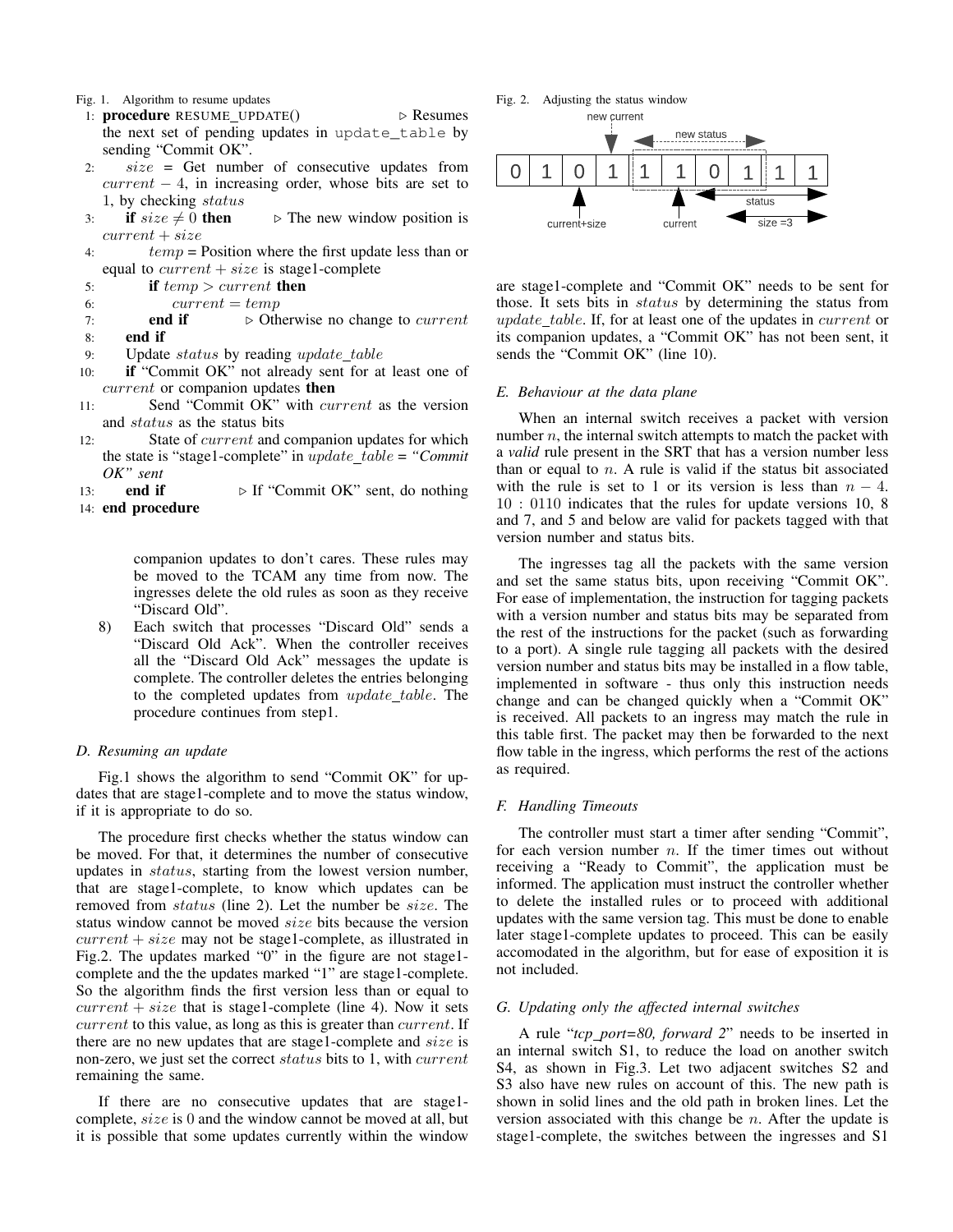Fig. 3. Updating only the affected internal switches



(not shown in the figure) match each packet with a rule whose version field has a value less than or equal to  $n$ . When a packet with tag  $n$  reaches S1, S2 and then S3, it matches a rule with version  $n$ , which is the newly inserted rule. Subsequent switches from S3 to the egress match this packet with rules whose version fields are less than  $n$ . Thus switches without genuine rule changes are not affected.

## *H. Analysis of the algorithm*

Suppose a packet P is stamped with a version number  $n$  by an ingress switch. Let the new path of the packet as prescribed by the update *n* be  $P_n$  and let the old path be  $P_o$ . Only the switches that need a genuine rule change are updated with rules that check for version  $n$ . On the rest of the switches the old rules (which do not check for version numbers) are used.

Suppose the controller has decided that the update  $n$ , which is stage1-complete, can proceed to the next stage. Now all the ingresses start tagging packets with version number  $n$ . Suppose the first internal switch that the packet P traverses is A and it has a rule that matches version  $n$ . That rule is applied to the packet. Similarly, all other switches along  $P_n$  that have rules of version  $n$  will match that rule with P. If the next switch on  $P_n$  is B and that does not have a rule of version n, P will match a rule on B that does not check for a version. (A or B cannot have a rule matching P that will check for a version less than  $n$ , as such a rule would indicate an intersecting update in progress, which the algorithm does not support.)

Now let us examine what happens when the next update  $n + 1$  is stage1-complete. Let the set of packets affected by update  $n$  be  $S$ . Packets belonging to  $S$  have the same set of forwarding actions from the ingress to the egress. Let update  $n + 1$  be such that it does not affect S. All the ingresses now start stamping all packets with the version number  $n + 1$  and with the status bit for  $n$  set to 1. A packet P belonging to  $S$ will reach switch A. Let A have a rule that checks for version  $n + 1$  installed. Since P will not match the rule that checks for version  $n + 1$  (since update  $n + 1$  does not affect P) and will match only the rule that checks for version  $n$ , the switch will check if the status bit associated with  $n$  is set to 1 in P. Since it is, the switch A continues to match P with the rule that checks for n. On switches similar to A, the same behaviour will follow. In switch B, there may be a rule that checks for version  $n + 1$ , but again, P will not match that rule. It will continue to match the rule that does not check for a version number, on B and switches similar to B. The behaviour is similar when the ingresses start stamping packets with version numbers greater than  $n + 1$ .

What happens to the packets belonging to S, *before* the update  $n$  is stage1-complete? They have version numbers less

than  $n$ . Hence even after version  $n$  rules are installed, they will not match those rules. These are the old packets that take the path  $P<sub>o</sub>$ . They get switched along  $P<sub>o</sub>$  using the old rules that do not check for a version number and continue to get switched along that path even after update  $n$  is installed, thus preserving PPC. These old rules get deleted only after  $T_c > T_l + M$ , by which time, all the old packets would have exited the network - therefore no old packet is dropped.

Thus the new packets belonging to S, regardless of their version numbers, get switched exclusively along the path  $P_n$ and the old packets exclusively along the path  $P<sub>o</sub>$ , preserving PPC. If the paths overlap, the same rules are used by the switches in the overlapping region, but that does not violate PPC.

The status bits indicate to the internal switches the versions of the rules that are not yet stage1-complete and therefore must not be used. Since only 4 bits are used, there can be a gap of utmost 4 updates that are not stage1-complete between two stage1-complete updates  $n+5$  and n. If updates  $n+1$  through  $n+4$  are not stage1-complete and update  $n+5$  is, update  $n+5$ can proceed to the next stage, by setting all the four status bits to 0. However, if update  $n+6$  becomes stage1-complete next, then it cannot proceed to the next stage unless update  $n$  is stage1-complete, thus limiting concurrency. If the size of the status window is set to 5 bits, then update  $n + 6$  can proceed. Thus by changing the size of the status window, concurrency can be improved.

## VI. RELATED WORK

An update algorithm called CCG [11] uses fast concurrent update methods but only preserves properties that are not as strict as PPC and falls back to a two-phase update (2PU) [7] for these cases: 1) If an update affects multiple ECs, calculating the paths affected by the update becomes time-consuming 2) If all paths must traverse n waypoints, the old and the new paths can be thought of to consist of n-1 segments. The update of a new segment may depend on the update of an old segment. 3) If properties such as path length constraints need to be met. [19] provides an algorithm that complies with the property of relaxed loop freedom (RLF), which ensures that there are only transient loops during the update, that there are no loops between the source and the destination, that new packets do not loop and that only a constant number of packets loop. This algorithm finds the minimum number of rounds required to update a network, preserving RLF and without using tags. While this does not prevent concurrent disjoint updates, though it is not explicitly addressed, it is unclear if this is faster than a regular 2PU, especially if the network is large; also, it does not preserve PPC. Dionysus [20] preserves PPC and is concurrent, but works only when any forwarding rule at a switch matches exactly one flow. It does not work where the network uses wildcard rules or longest-prefix matching.

Statesman [21] has mechanisms to identify conflicts with the existing network state, with requests from other apps and with dependencies, and resolve them. [22], [23] and [12] deal with various ways of conflict resolutions for concurrent updates. While the emphasis of these efforts is conflict detection and resolution, we are looking at concurrent installations of updates that are already identified as non-conflicting, and preserving PPC.